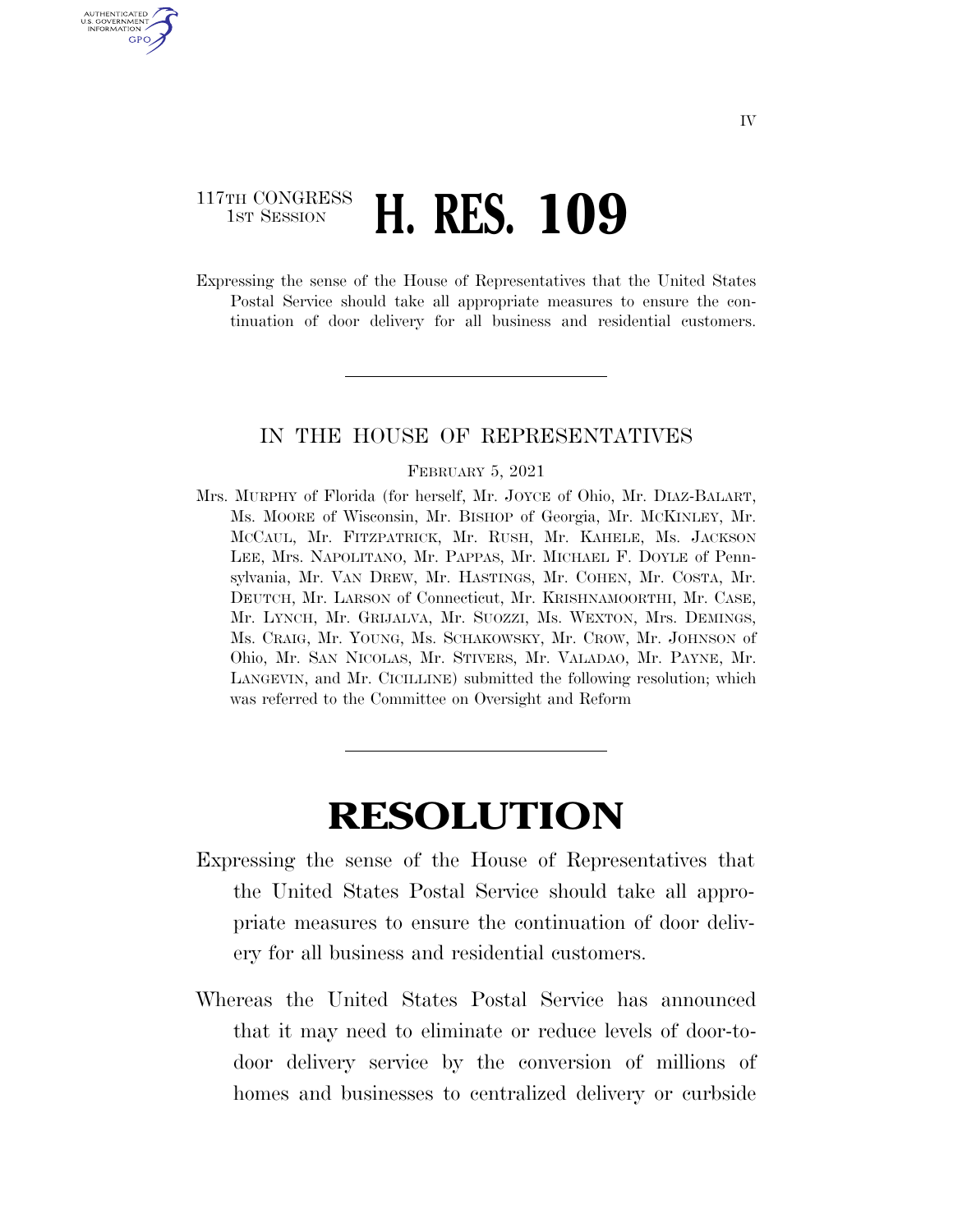and require those who wish to retain their door service to pay a delivery tax;

- Whereas reduced levels of service will have an immediate impact on current year revenue and a long-term impact on the viability of a business inevitably causing a larger drop in revenue from service cuts than from the estimated savings of elimination or reducing door delivery;
- Whereas door delivery is a vital service that the American people have relied on since the 1860s in both rural and urban areas and ensures the security of mail and packages;
- Whereas voluntary conversion of businesses in 2013 equated to a mere 0.8 percent of voluntary conversions confirming that businesses depend on in-person contact with letter carriers to ensure transactional security and initiate new business and revenue for the Postal Service;
- Whereas millions of Americans will be forced to retrieve their daily mail and packages from a centralized location removing the daily convenience for Americans in receiving checks, medications and other essential items; and
- Whereas eliminating or reducing door delivery services will serve as a hindrance for the elderly and disabled who will be forced to retrieve their mail and packages and be required to submit to a cumbersome application process in order to opt out of the requirement: Now, therefore, be it
	- 1 *Resolved,* That it is the sense of the House of Rep-2 resentatives that the United States Postal Service should 3 take all appropriate measures to ensure the continuation